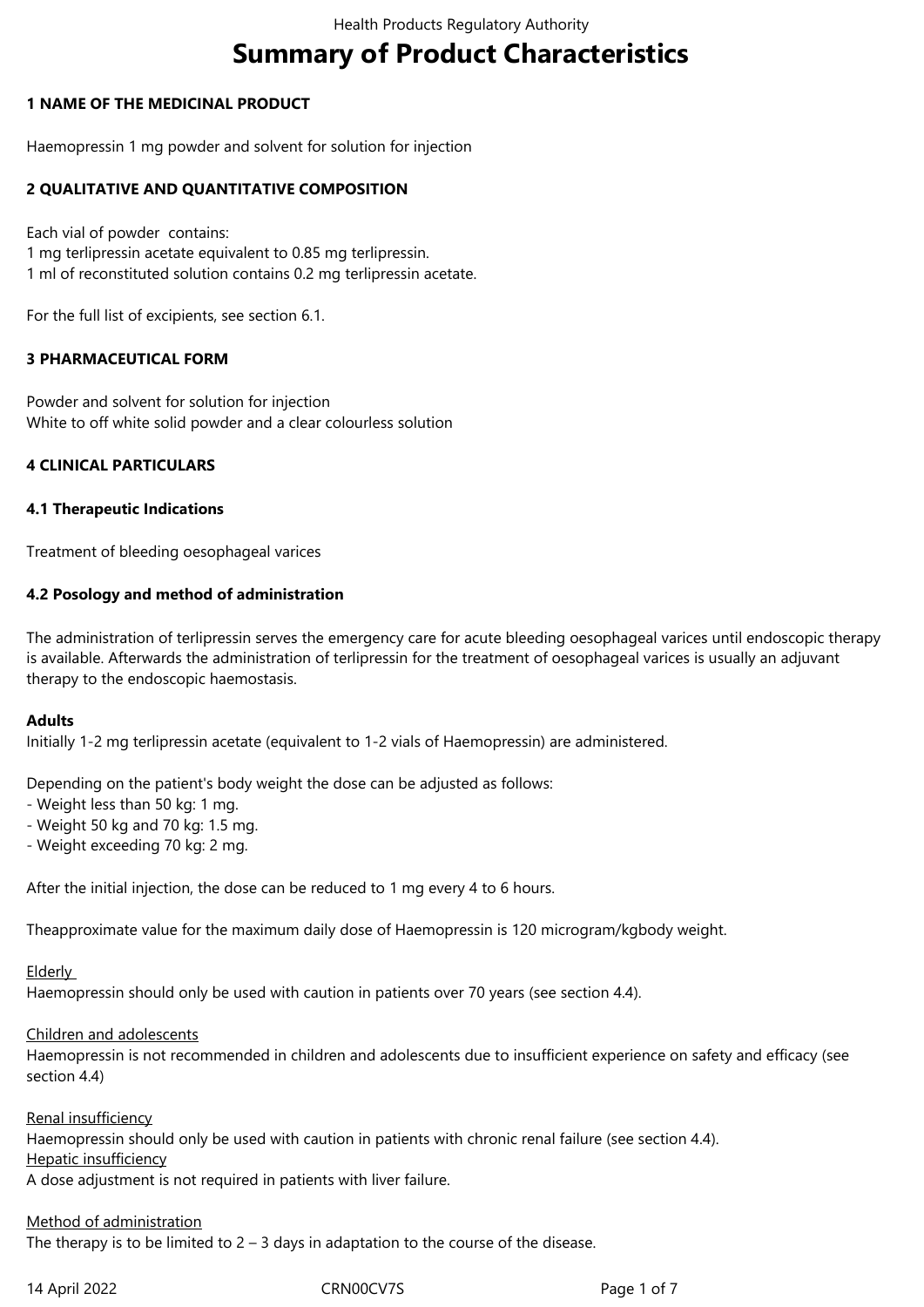#### Health Products Regulatory Authority

Haemopressin is dissolved with the accompanying solvent and is applied intravenously. The intravenous injection should be given during the period of one minute. For further dilution see section 6.6.

# **4.3 Contraindications**

Hypersensitivity to the active substance or to any of the excipients lisited in section 6.1.

# **4.4 Special warnings and precautions for use**

Haemopressin should only be used with caution and under strict monitoring of the patients in the following cases:

- septic shock
- bronchial asthma, respiratory deficiencies
- uncontrolled hypertension
- cerebral or peripheral vascular diseases
- cardiac arrhythmias
- coronary deficiencies or previous myocardial infarction
- chronic renal insufficiency
- elderly patients > 70 years as experience is limited in this group
- pregnancy (see section 4.6).

Also hypovolaemic patients often react with an increased vasoconstriction and atypical cardiac reactions.

Due to the weak antidiuretic effect of terlipressin (only 3% of the antidiuretic effect of native vasopressin) especially patients with already disturbed electrolyte metabolism should be monitored for a possible hyponatraemia and hypokalaemia.

In principle the use of the product should be confined to specialist supervision in units with facilities for regular monitoring of the cardiovascular system, haematology and electrolytes.

In emergency situations which require an immediate treatment before sending the patient to a hospital symptoms of hypovolaemia have to be considered.

Terlipressin has no effect on arterial bleeding.

To avoid local necrosis at the injection site, the injection must be administered intravenously.

#### Skin Necrosis:

During post-marketing experience several cases of cutaneous ischemia and necrosis unrelated to the injection site (see section 4.8) have been reported. Patients with peripheral venous hypertension or morbid obesity seem to have a greater tendency to this reaction. Therefore, extreme caution should be exercised when administering terlipressin in these patients.

#### Torsade de pointes:

During clinical trials and post-marketing experience, several cases of QT interval prolongation and ventricular arrhythmias including Torsade de pointes have been reported (see section 4.8). In most cases, patients had predisposing factors such as basal prolongation of the QT interval, electrolyte abnormalities (hypokalemia, hypomagnesemia) or medications with concomitant effect on QT prolongation. Therefore, extreme caution should be exercised in the use of terlipressin in patients with a history of QT interval prolongation, electrolytic anormalities, concomitant medications that can prolong the QT interval, such as class IA and III antiarrhythmics, erythromycin, certain antihistamines and tricyclic antidepressants or medications that can cause hypokalaemia or hypomagnesemia (e.g. some diuretics) (see section 4.5).

#### Special populations:

Particular caution should be exercised in the treatment of children, adolescents and elderly patients, as experience is limited and there is no data available regarding dosage recommendation in these special patient categories.

After reconstitution with the accompanying solvent, this medicinal product contains less than 1 mmol (23 mg) of sodium per 5 ml, i.e. essentially sodium-free.

#### **4.5 Interaction with other medicinal products and other forms of interactions**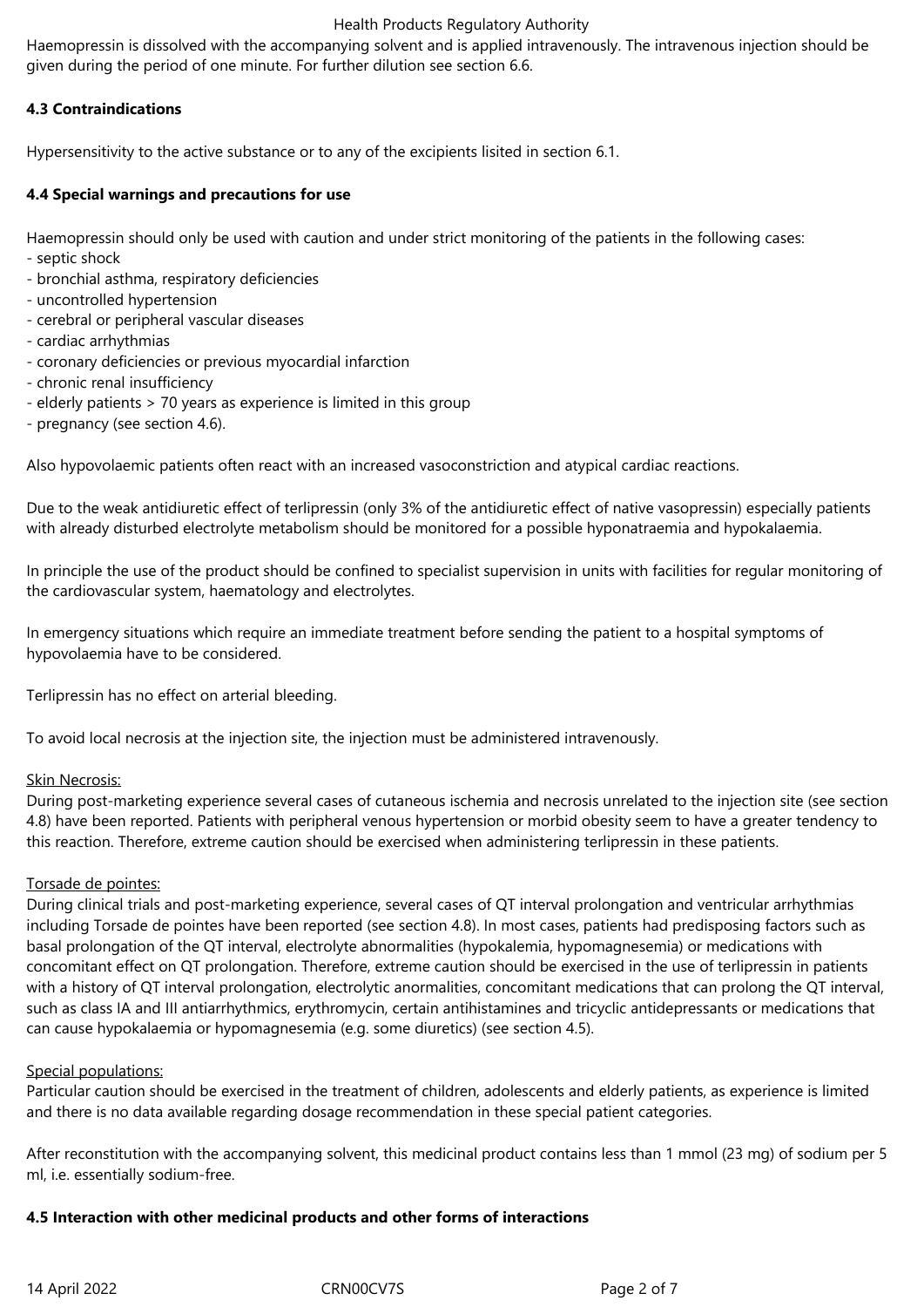#### Health Products Regulatory Authority

Terlipressin increases the hypotensive effect of non-selective β-blockers on the portal vein. The reduction in heart rate and cardiac output caused by the treatment can be attributed to the inhibition of the reflexogenic activity of the heart through the vagus nerve as a result of increased blood pressure. Concomitant treatment with drugs known to induce bradycardia (e.g. propofol, sufentanil) can cause severe bradycardia.

Terlipressin can trigger ventricular arrhythmias including Torsade de pointes (see sections 4.4 and 4.8). Therefore, extreme caution should be exercised in the use of terlipressin in patients with concomitant medications that can prolong the QT interval, such as class IA and III antiarrhythmics, erythromycin, certain antihistamines and tricyclic antidepressants or medications that may cause hypokalaemia or hypomagnesemia (e.g. some diuretics).

#### **4.6 Fertility, pregnancy and lactation**

#### **Pregnancy**

The use of terlipressin is not recommended during pregnancy as it has been shown to cause uterine contractions and increased intrauterine pressure in early pregnancy and may decrease uterine blood flow. Terlipressin may have harmful effects on pregnancy and foetus. Spontaneous abortion and malformation has been shown in rabbits after treatment with terlipressin (see section 5.3).

Haemopressin should therefore only be used at vital indication on a case by case decision especially in the first trimester, when bleeding cannot be controlled with endoscopic therapy.

# Breastfeeding

It is not known whether terlipressin is excreted in human breast milk. The excretion of terlipressin in milk has not been studied in animals. A risk to the suckling child cannot be excluded.

A decision on whether to continue/discontinue breast‑feeding or to continue/discontinue therapy with terlipressin should be made taking into account the benefit of breast-feeding to the child and the benefit of terlipressin therapy to the woman.

# **4.7 Effects on ability to drive and use machines**

No studies on the effect on the ability to drive and use machines have been performed.

#### **4.8 Undesirable effects**

Treatment of bleeding oesophageal varices with Haemopressin (1 mg intravenously and more) may be accompanied by the adverse reactions in Table 1.

#### **Table 1. Adverse reactions reported with treatment of bleeding oesophageal varices with terlipressin**

| <b>MedDRA System Organ Class</b>                | <b>Adverse Reaction (Preferred Term)</b>                                                                                                                                                                                                                                                                                               |
|-------------------------------------------------|----------------------------------------------------------------------------------------------------------------------------------------------------------------------------------------------------------------------------------------------------------------------------------------------------------------------------------------|
| <b>Metabolism and nutrition disorders</b>       |                                                                                                                                                                                                                                                                                                                                        |
| uncommon $(≥1/1.000$ to <1/100)                 | hyponatraemia if fluid not monitored                                                                                                                                                                                                                                                                                                   |
| very rare (<1/10.000)                           | hyperglycaemia                                                                                                                                                                                                                                                                                                                         |
| Nervous system disorders                        |                                                                                                                                                                                                                                                                                                                                        |
| common $(21/100$ to <1/10)                      | headache                                                                                                                                                                                                                                                                                                                               |
| uncommon $( \geq 1/1.000 \text{ to } < 1/100 )$ | triggering of a convulsive disorder                                                                                                                                                                                                                                                                                                    |
| very rare (<1/10.000)                           | stroke                                                                                                                                                                                                                                                                                                                                 |
| <b>Cardiac disorders</b>                        |                                                                                                                                                                                                                                                                                                                                        |
| common $(21/100$ to <1/10)                      | ventricular and supra-ventriculararrhythmia, bradycardia, signs of<br>ischaemia in the ECG                                                                                                                                                                                                                                             |
| uncommon $( \geq 1/1.000 \text{ to } < 1/100 )$ | angina pectoris, acute hypertension rise, in particular in patients<br>already suffering from hypertension (generally, it decreases<br>spontaneously), atrial fibrillation, ventricular extrasystoles,<br>tachycardia, chest pain, myocardial infarction, fluid overload with<br>pulmonary oedema, cardiac failure, Torsade de Pointes |
| very rare (<1/10.000)                           | myocardial ischemia                                                                                                                                                                                                                                                                                                                    |
| <b>Vascular disorders</b>                       |                                                                                                                                                                                                                                                                                                                                        |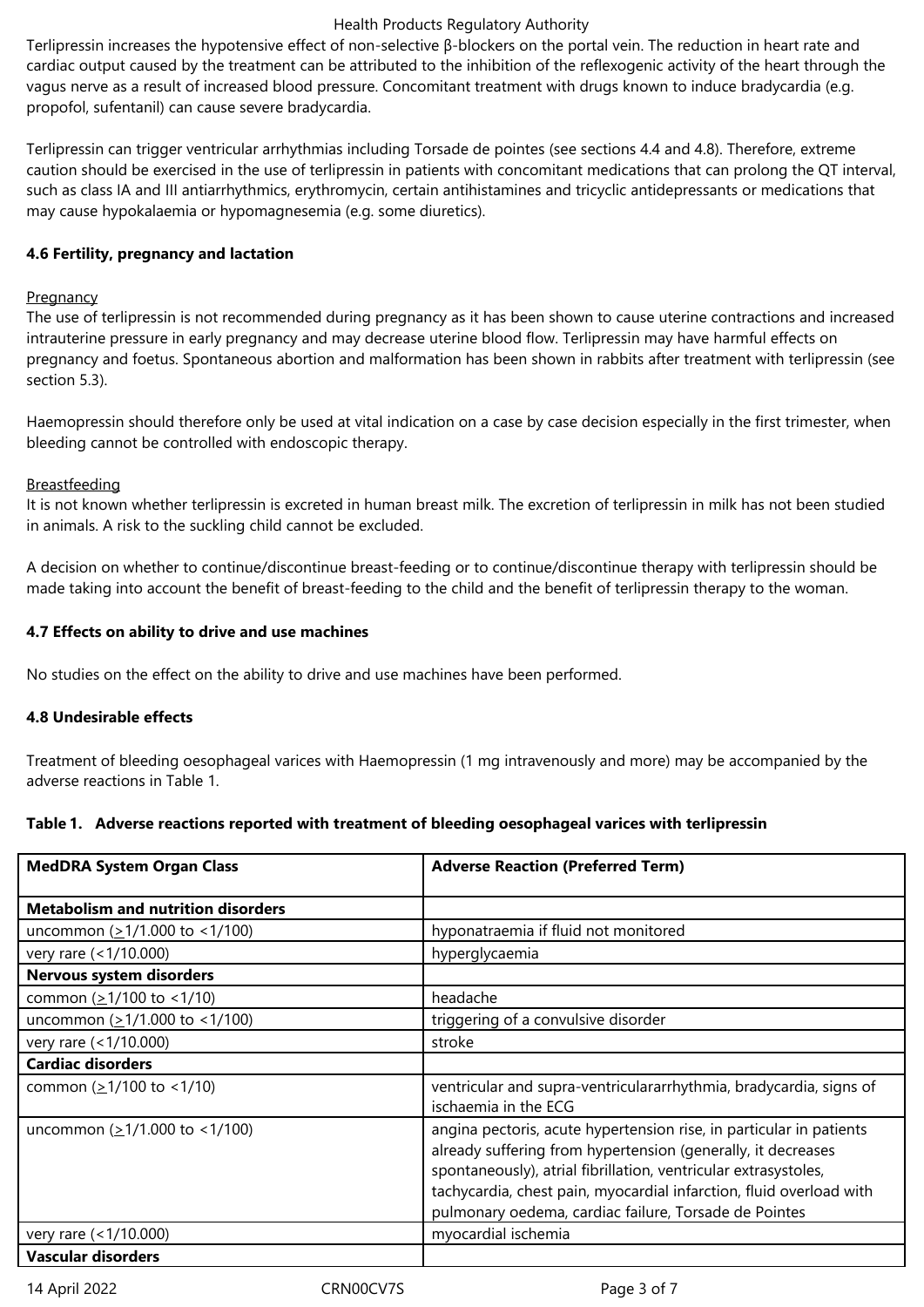| uncommon $( \geq 1/1.000 \text{ to } < 1/100 )$             | intestinal ischaemia, peripheral cyanosis, hot flushes              |
|-------------------------------------------------------------|---------------------------------------------------------------------|
| Respiratory, thoracic and mediastinal disorders             |                                                                     |
| uncommon $(21/1.000 \text{ to } 1/100)$                     | pain in the chest, bronchospasm, respiratory distress, respiratory  |
|                                                             | failure                                                             |
| Rare $( \geq 1/10.000$ to <1/1000)                          | dyspnoea                                                            |
| <b>Gastrointestinal disorders</b>                           |                                                                     |
| common $( \geq 1/100$ to <1/10)                             | transient abdominal cramps, transient diarrhoea                     |
| uncommon $( \geq 1/1.000 \text{ to } < 1/100 )$             | transient nausea, transient vomiting                                |
| <b>Skin and subcutaneous tissue disorders</b>               |                                                                     |
| common $( \geq 1/100$ to <1/10)                             | paleness                                                            |
| uncommon $(21/1.000 \text{ to } 1/100)$                     | lymphangitis, skin necrosis unrelated to the site of administration |
| <b>Reproductive system and breast disorders</b>             |                                                                     |
| common $( \geq 1/100$ to <1/10)                             | abdominal cramps (in women)                                         |
| Pregnancy, puerperium and perinatal conditions              |                                                                     |
| uncommon ( $\geq$ 1/1.000 to < 1/100)                       | uterine hypertonus, uterine ischemia                                |
| not known (cannot be estimated from the available data)     | uterine constriction, decreased uterine blood flow                  |
| <b>General disorders and administration site conditions</b> |                                                                     |
| uncommon $(21/1.000 \text{ to } 1/100)$                     | injection site necrosis                                             |

During clinical trials and post-marketing experience, several cases of QT interval prolongation and ventricular arrhythmias including Torsade de pointes have been reported (see sections 4.4 and 4.5).

During post-marketing experience, several cases of cutaneous ischemia and necrosis unrelated to the injection site have been reported (see section 4.4).

# Reporting of suspected adverse reactions

Reporting suspected adverse reactions after authorisation of the medicinal product is important. It allows continued monitoring of the benefit/risk balance of the medicinal product. Healthcare professionals are asked to report any suspected adverse reactions via HPRA Pharmacovigilance, Earlsfort Terrace, IRL - Dublin 2; Tel: +353 1 6764971; Fax: +353 1 6762517. Website: www.hpra.ie; E-mail: medsafety@hpra.ie.

#### **4.9 Overdose**

The reco[mmended do](http://www.hpra.ie/)se shou[ld not be exceeded](mailto:medsafety@hpra.ie) in any case, since the risk of severe circulatory adverse effects is dose-dependent.

An acute hypertensive crisis, especially in patients with recognized hypertension can be controlled with a vasodilator-type alpha-blocker, e.g. 150 microgram clonidine intravenously.

Bradycardia requiring treatment should be treated with atropine.

#### **5 PHARMACOLOGICAL PROPERTIES**

#### **5.1 Pharmacodynamic properties**

Pharmacotherapeutic group: Systemic hormonal preparations, posterior pituitary lobe hormones, vasopressin and analogues, ATC code: H01BA04

Terlipressin inhibits portal hypertension with simultaneous reduction of blood circulation in portal vessels. Terlipressin contracts smooth oesophageal muscle with consecutive compression of oesophageal varices.

The inactive pre-hormone terlipressin slowly releases bioactive lysine‑vasopressin. Metabolic elimination takes place concomitantly and within a period of 4‑6 hours. Therefore, concentrations remain continuously above the minimal effective dose and below toxic concentrations.

Specific effects of terlipressin are assessed as follows:

# Gastrointestinal system:

14 April 2022 CRN00CV7S Page 4 of 7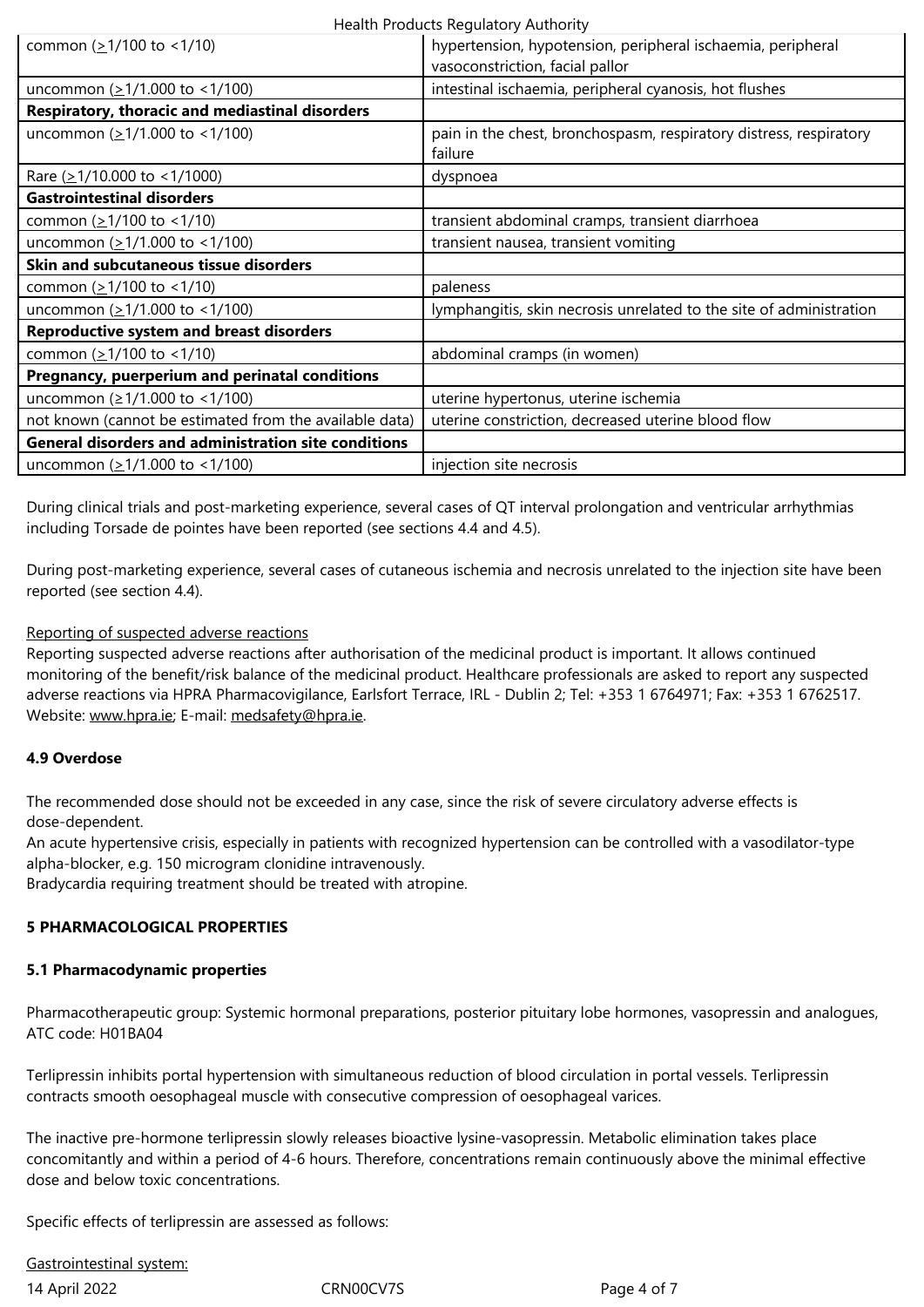#### Health Products Regulatory Authority

Terlipressin increases the tone of vascular and extravascular smooth muscle cells. The increase in arterial vascular resistance leads to decrease of splanchnic hypervolemia. The decrease of the arterial blood supply leads to reduction of pressure in the portal circulation. Intestinal muscles contract concomitantly which increases intestinal motility. The muscular wall of the esophagus also contracts which leads to closure of experimentally induced varices.

#### Kidneys:

Terlipressin has only 3% antidiuretic effect of the native vasopressin. This residual activity is of no clinical significance. Renal blood circulation is not significantly effected in normovolemic condition. Renal blood circulation is increased, however, under hypovolemic condition.

#### Blood pressure:

Terlipressin induces a slow haemodynamic effect which lasts 2‑4 hours. Systolic and diastolic blood pressure increase mildly. More intense blood pressure increase has been observed in patients with renal hypertension and general blood vessel sclerosis.

#### Heart:

All studies reported that no cardio-toxic effects were observed, not even under the highest dose of terlipressin. Influences on the heart, such as bradycardia, arrhythmia, coronary insufficiency, occur possibly because of reflex or direct vascular constrictive effects of terlipressin.

#### Uterus:

Terlipressin causes significant decrease in myometrial and endometric blood flow.

#### Skin:

The vasoconstrictive effect of terlipressin causes significant decrease in blood circulation of the skin. All studies reported obvious paleness on face and body.

In conclusion, the main pharmacological properties of terlipressin are its haemodynamic effects and its effects on smooth muscle. The centralization effect under hypovolemic condition is a desired side effect in patients with bleeding oesophageal varices.

#### **5.2 Pharmacokinetic properties**

After bolus intravenous injection terlipressin elimination follows second order kinetics. Plasma half‑life was calculated as 8-12 minutes during the distribution phase (0-40 minutes) and 50-80 minutes during the elimination phase (40-180 minutes). The release of lysine-vasopressin is maintained for at least 180 minutes. Due to cleavage of the glycyl groups from terlipressin lysine‑vasopressin is slowly released and reaches maximal concentrations after 120 minutes. Urine contains only 1% of the injected terlipressin, which indicates almost complete metabolism by endo‑ and exopeptidases of liver and kidneys.

#### **5.3 Preclinical safety data**

Preclinical data reveal no special hazard for humans based on conventional studies of single- and repeat-dose toxicity, and genotoxicity. At doses relevant to humans, the only effects observed in animals were those attributed to the pharmacological activity of terlipressin.

Adverse reactions observed in animal studies with possible relevance to clinical use were as follows:

Due to its pharmacological effect on smooth muscles Haemopressin may induce abortion in the first trimester.

An embryo-fetal study in rats demonstrated no adverse effects of terlipressin. In rabbits abortions occurred, probably related to maternal toxicity, and there were ossification anomalies in a small number of fetuses and a single isolated case of cleft palate.

No carcinogenicity studies have been performed with terlipressin.

#### **6 PHARMACEUTICAL PARTICULARS**

#### **6.1 List of excipients**

14 April 2022 CRN00CV7S Page 5 of 7 Each vial of powder contains: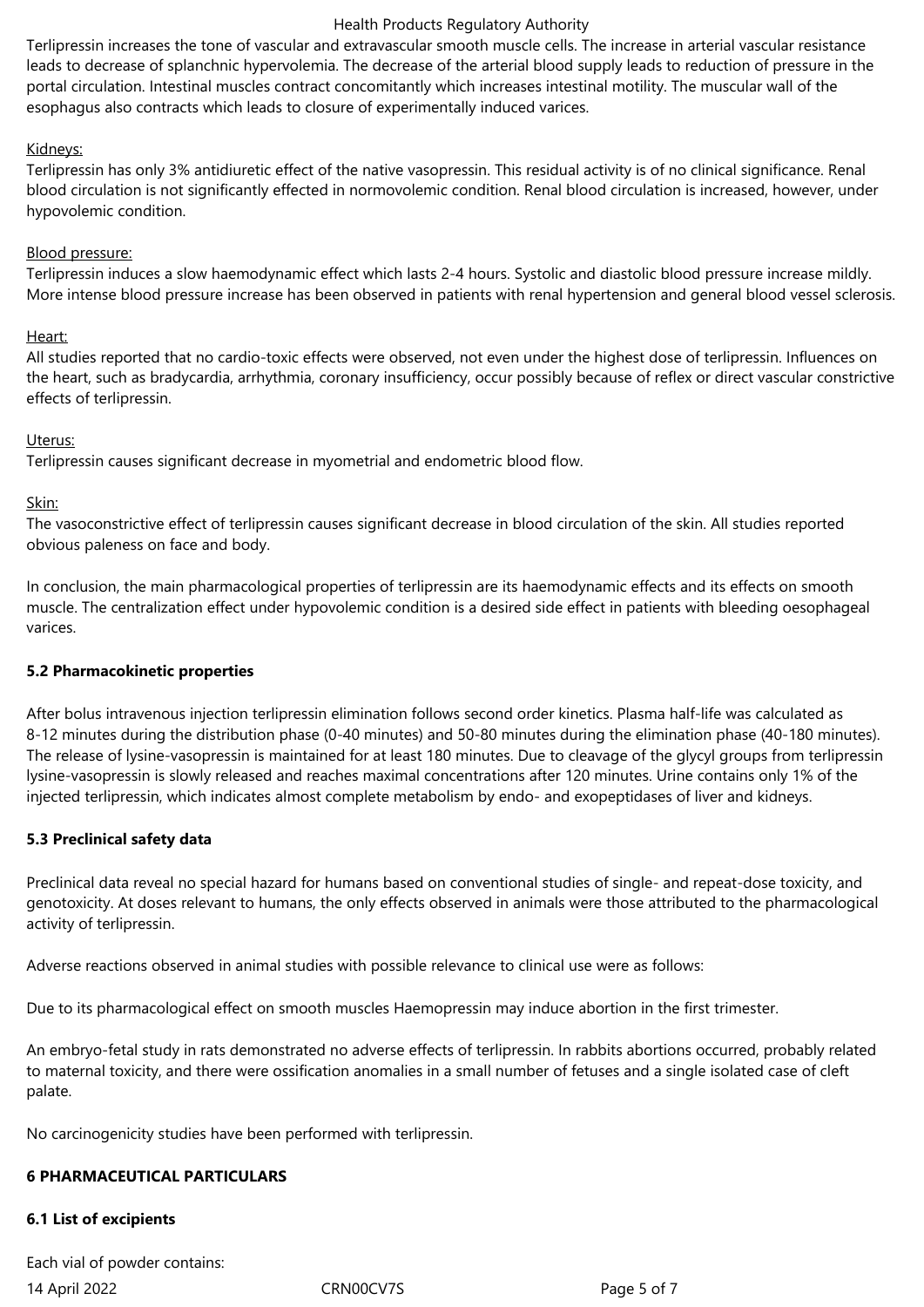Mannitol Acetic acid (for pH adjustments)

Each solvent ampoule contains: Sodium chloride Water for injections

# **6.2 Incompatibilities**

This medicinal product must not be mixed with other medicinal products except those mentioned in section 6.6.

# **6.3 Shelf life**

Unopened: 2 years After reconstitution with solvent ampoule: Use immediately. From a microbiological point of view, the product should be used immediately.

# **6.4 Special precautions for storage**

Do not store above 25°C.

Keep the vial in the outer carton in order to protect from light. For storage of the reconstituted medicinal product, see section 6.3.

# **6.5 Nature and contents of container**

Powder:

Colourless, type I glass vials, closed with bromobutyl rubber stopper and sealed with aluminium flip-off cap Each vial contains 11 mg powder.

Solvent: Colourless, type I glass ampoules, sealed by fusion Each ampoule contains 5 ml solvent.

Pack sizes: 1 vial with powder and 1 ampoule of solvent 5 vials with powder and 5 ampoules of solvent

Not all pack sizes may be marketed.

# **6.6 Special precautions for disposal and other handling**

Reconstitute the powder only in the solvent provided.

#### Preparation of injection

The entire contents of the solvent ampoule should be slowly added to the powder vial and the vial rolled gently until the powder is completely dissolved. The powder should dissolve within 10 seconds. A clear colourless solution results. A further dilution to 10 ml with sterile sodium chloride 9 mg/ml (0.9 %) solution for injection is possible.

For single use only. Discard any unused solution.

The solution should be inspected visually for particles and discolouration prior to administration.

Do not use Haemopressin if you notice

- that the powder does not dissolve in the accompanying solvent
- that the solution discolours after dissolving the powder.

Any unused product or waste material should be disposed of in accordance with local requirements.

# **7 MARKETING AUTHORISATION HOLDER**

14 April 2022 CRN00CV7S Page 6 of 7